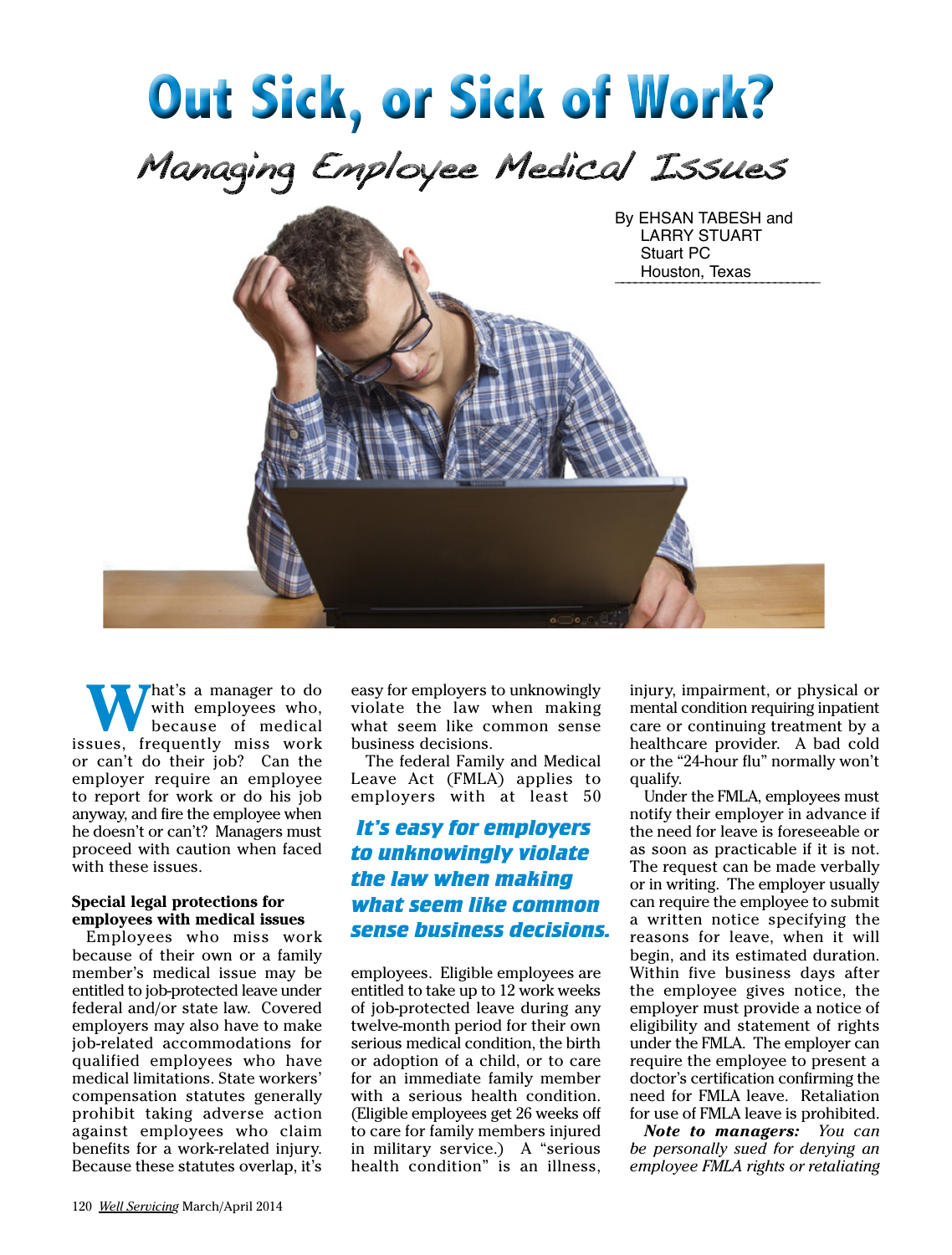### *against an employee for seeking or taking FMLA leave.*

The Americans with Disabilities Act (ADA) applies to employers with at least 15 employees. It prohibits discrimination against and requires employers to provide "reasonable accommodations" to "disabled" employees unless doing so would be an undue hardship. (Proving undue hardship is very difficult.) An individual is protected by the ADA if he is qualified for the job and has a physical or mental impairment that substantially limits a major life activity (very broadly defined); has a record of impairment in the past (like diabetes or cancer); or is regarded as impaired (manager treats him as disabled). A reasonable accommodation is a change in work conditions which enables a disabled employee to perform a job or enjoy equal access to a job's benefits and privileges. Common examples of reasonable accommodations may include special tools, time off from work, re-

# *A request for time off from work or a work accommodation which is vague or ambiguous may trigger rights and protections under the FMLA, the ADA and/or state law.*

assignment, altered break or work schedules, telework, or changes in supervisory or communication methods.

When an employee communicates he cannot perform all or part of his job because of a medical issue, the employer should treat it as a request for an accommodation under the ADA, even if not made in writing. The employer and employee must engage in an "interactive process" to try to identify a reasonable accommodation. The employer should conduct an individualized assessment of the employee's specific limitations, essential job functions, employee input information from health care professionals, including the employee's own doctor(s), and legitimate safety issues. The employer can ask to communicate with the employee's doctor to clarify limitations and possible accommodations. If multiple reasonable solutions would address the employee's issue, the employer can choose the one that works best for it.

### **Be careful when talking to employees about medical issues**

Managers must be careful when discussing medical issues with employees. A request for time off from work or a work accommodation which is vague or ambiguous may nevertheless trigger rights and protections under the FMLA, the ADA and/ or state law. When a manager asks too many questions about an employee's medical issues or